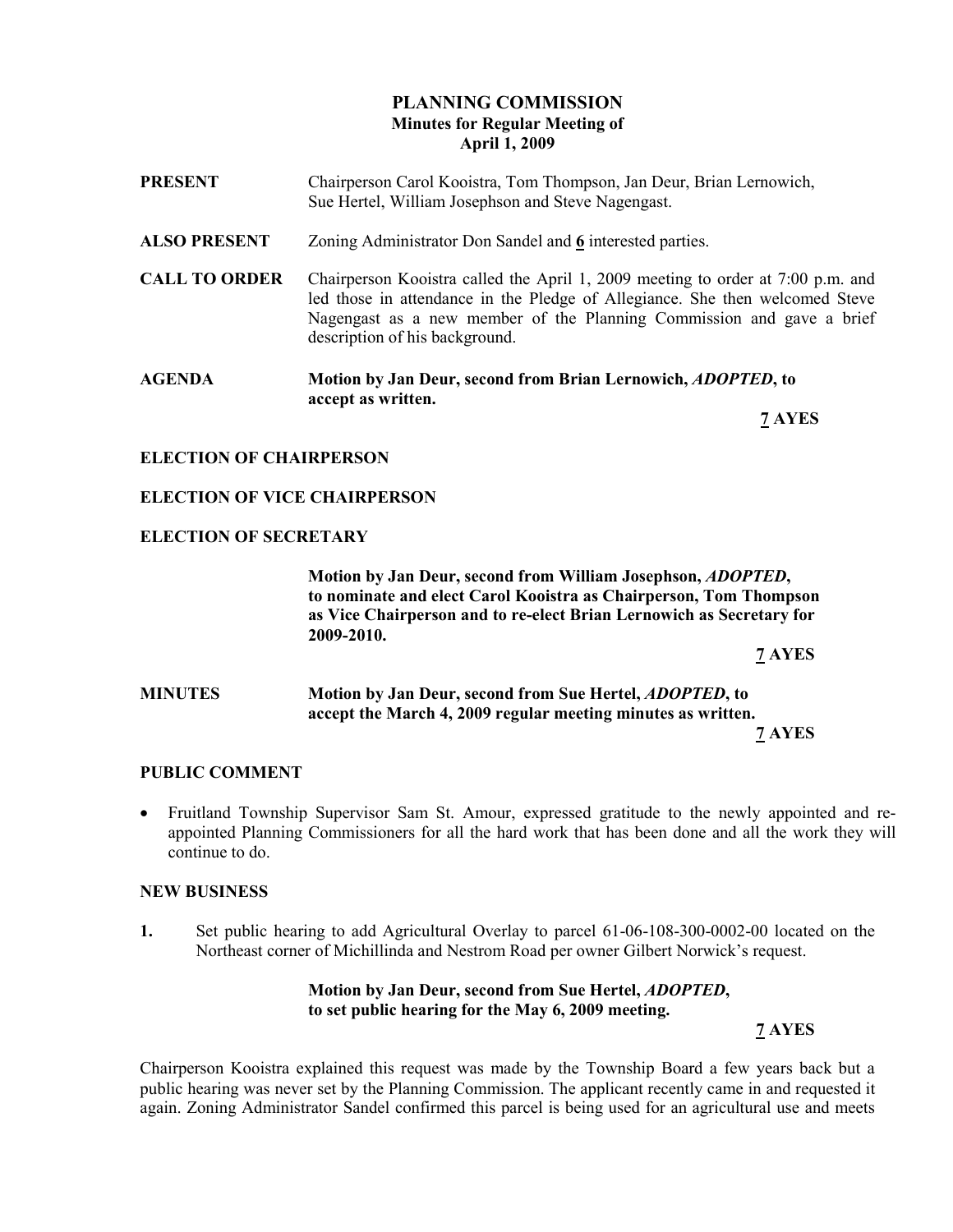our definition of Agriculture Use (A farm of 40 or more acres in 1 ownership, with 51% or more of the land area devoted to an agricultural use).

2. Accept and set public hearing for Special Land Use Permit Application received from McCormick, LLC requesting to operate a Convenience Store with Fuel in the Neighborhood Commercial District on the Southeast corner of Whitehall Road and White Lake Drive, Whitehall, Michigan.

### Motion by Sue Hertel, second from Jan Deur, ADOPTED, to set public hearing for the May 6, 2009 meeting.

7 AYES

Zoning Administrator Sandel stated that Joel McCormick is working closely with the township and the other entities to insure we have everything needed before the public hearing.

3. Accept and set public hearing for Private Street Application received from Hugo Ferrari for the construction of a Private Street – Ferrari Drive to serve more than two (2) lots located in Section 31 off Scenic Drive in the Medium Density Residential District.

### Motion by Jan Deur, second from Brian Lernowich, ADOPTED, to set public hearing for the May 6, 2009 meeting.

7 AYES

Zoning Administrator Sandel stated Mr. Ferrari and his sister each own a parcel and applied for land division before the Medium Density Residential District minimum lot size changed to two (2) acres and minimum lot width changed to one hundred fifty (150) feet. To approve the land divisions the private street must be constructed for the lots to meet our definition of Street Access (All lots shall front upon a public street or private street right-of-way for the minimum lot width required by this Ordinance).

4. Accept and set public hearing for Special Land Use Permit Application received from Gerald Hobby requesting to operate a sub, pizza and ice cream shop in the Neighborhood Commercial District at 5706 Whitehall Road, Whitehall, Michigan.

### Motion by Tom Thompson, second from Brian Lernowich, ADOPTED, to set public hearing for the May 6, 2009 meeting.

#### 7 AYES

Zoning Administrator Sandel explained the applicant Mr. Hobby had applied once before and was granted a Special Land Use Permit contingent on a list of things that needed to be done by a certain date. Mr. Hobby did not comply and the Township Board revoked the Special Land Use Permit. Mr. Hobby has been made aware of such list of things. Nothing has changed as far as the township requirements for the use, however, we do not know about the other entities until we receive their responses.

#### OLD BUSINESS

1. Wind Energy System (WES) Ordinance

 Motion by Sue Hertel, second from Jan Deur, ADOPTED, to recommend changes for Sections  $23.03$  (1<sup>st</sup> paragraph) and 23.04 (2) and recommend approval to the Township Board of the Wind Energy System (WES) Ordinance with changes to said sections.

7 AYES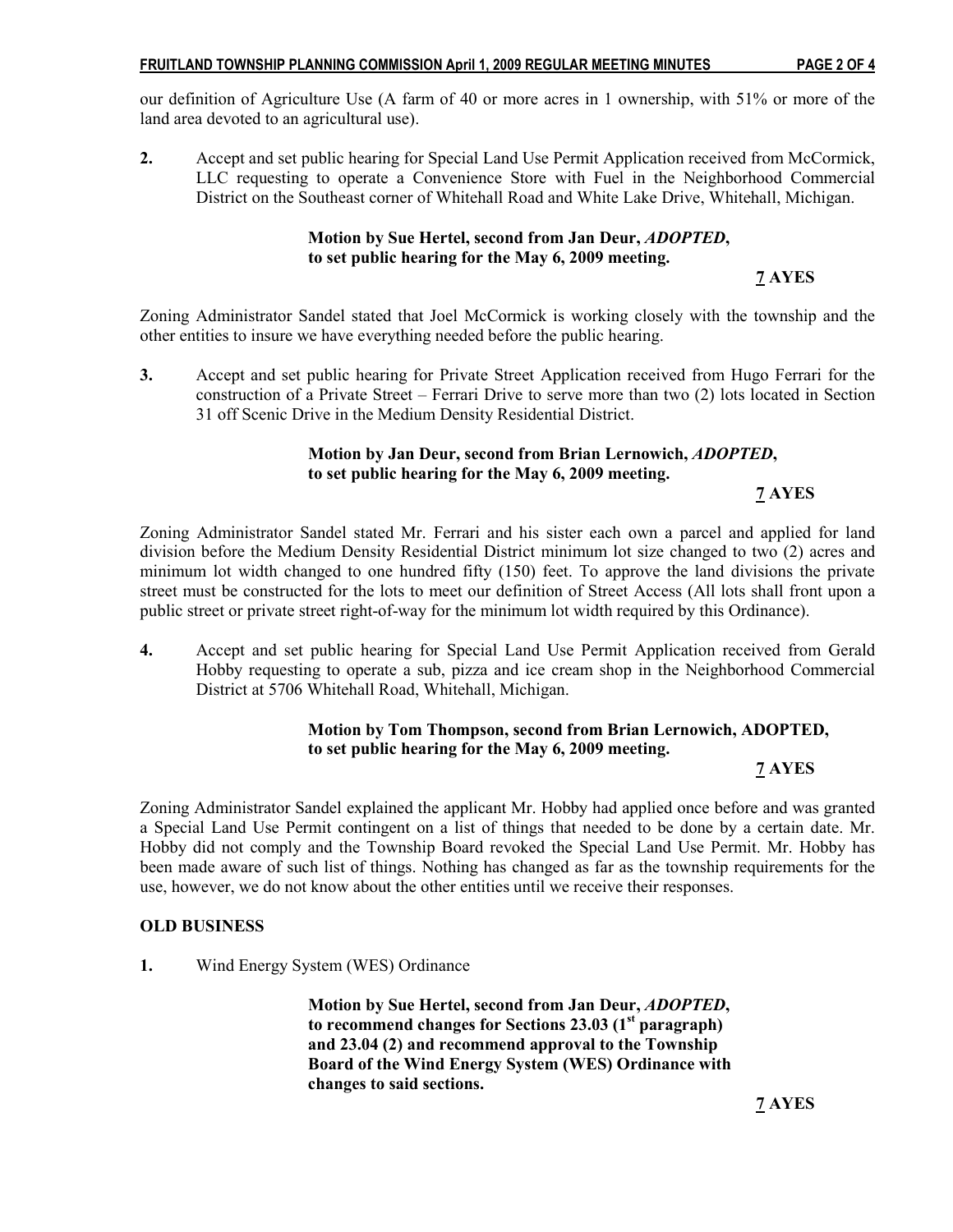#### FRUITLAND TOWNSHIP PLANNING COMMISSION April 1, 2009 REGULAR MEETING MINUTES PAGE 3 OF 4

• The language below is before suggested changes were made:

### SECTION 23.03 STANDARDS FOR ALL WIND ENERGY SYSTEMS

All WES shall require a public hearing by the Planning Commission and comply with the following:

### SECTION 23.04 WIND ENERGY SYSTEMS ALLOWED AS A PERMITTED USE

(2) A permit shall be required to be obtained from Fruitland Township to construct and operate any WES 65 feet or less in total height. A permit shall be issued after an inspection of the WES by Fruitland Township or an authorized agent of the Township, and where the inspection finds that the WES complies with the requirements of this Section and all applicable state construction and electrical codes, local building permit requirements, and all manufacturers' installation instructions.

 The WES shall not operate nor remain on the property unless a permit has been issued. A copy of the manufacturer's installation instructions and blueprints shall be provided to the Township.

• Below is the changed language being recommended:

### SECTION 23.03 STANDARDS FOR ALL WIND ENERGY SYSTEMS

All WES applications shall require fees as established by the Township Board and submitted along with the Zoning Compliance Permit Applications and comply with the following:

#### SECTION 23.04 WIND ENERGY SYSTEMS ALLOWED AS A PERMITTED USE

(2) Prior to issuing a permit the Zoning Administrator shall notify neighbors on adjoining parcels. The Zoning Administrator shall inform the Planning Commission when a permit has been issued and if there were any comments or concerns.

A Permit shall be issued after an inspection of the WES by the Fruitland Township Zoning Administrator or an authorized agent of the Township, and where the inspection finds that the WES complies with the requirements of this Section and all applicable state construction and electrical codes, local building permit requirements, and all manufacturers' installation instructions.

The WES shall not operate nor remain on the property unless a permit has been issued. A copy of the manufacturer's installation instructions and blueprints shall be provided to the Township.

Chairperson Kooistra and Commissioner Deur explained that there have been discussions among some township staff, the township supervisor, and some planning commission members about alternative language to address the problem of a large application fee for a "Use by Right" as well as eliminating the requirement of a public hearing for such applications.

### 2. Duck Lake State Park Zoning

Chairperson Kooistra explained she has disbanded the previous sub-committee and she is setting a new subcommittee of three (3) Planning Commissioners. She asked Commissioner Hertel if she would be chairperson and if Commissioner Thompson wanted to continue to be on the sub-committee and said that either she or Commissioner Deur would be the other person. Commissioners Hertel and Thompson agreed to be on said